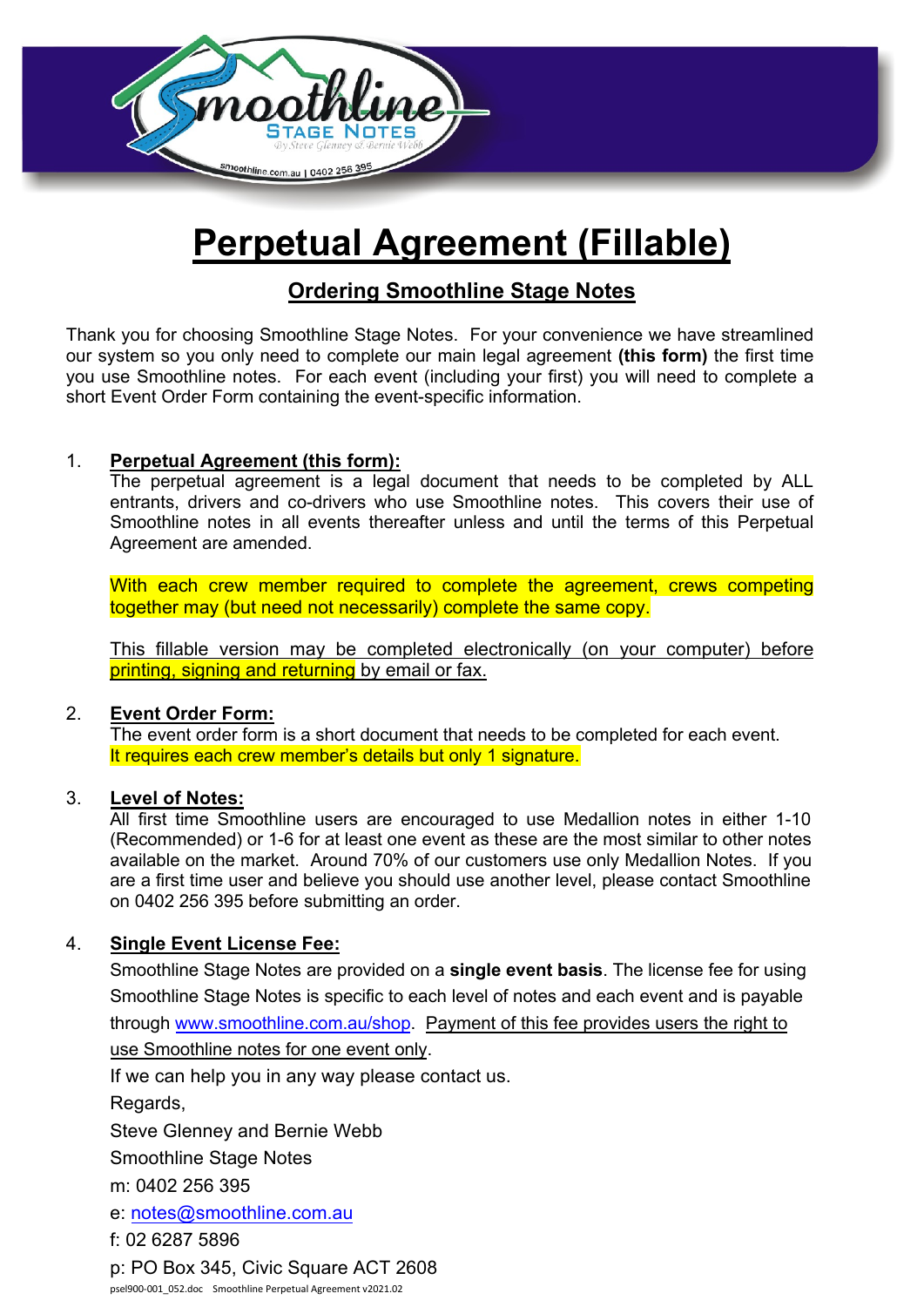### **SMOOTHLINE PERPETUAL STAGE NOTES LICENCE AGREEMENT**

#### **DATED** this

**THIS AGREEMENT** is made between **Race Innovations Pty Ltd (ACN 146 728 127) trading as "Smoothline"** of PO Box 345, Civic Square ACT 2608 (**"Race Innovations"**) and the person or entity (or if more than one, then all of them jointly and severally) whose name appears in Schedule A to this Agreement of this Agreement (**"Covenantor")**

#### **RECITALS**

- A. Race Innovations is the author and owner of Stage Notes which it has produced and proposes to produce, for use by competitors in various motor vehicle rally competitions to be conducted in various locations in Australia and elsewhere during the Term (**"the Stage Notes"**).
- B. The Covenantor wishes to acquire a limited licence to use one or more of the Stage Notes (**"the Nominated Stage Notes"**), in each instance for the Licence Fee.
- C. The Covenantor agrees to receive the Nominated Stage Notes on the terms and conditions set out in this Agreement.
- D. Subject to the terms of this Agreement, Race Innovations will provide the Nominated Stage Notes to the Covenantor subject to the receipt of payment in each instance of the Licence Fee.
- E. The Covenantor and Race Innovations have recorded the terms and conditions of their understanding in this Agreement.

#### **IT IS AGREED:**

#### 1. **Interpretation**

- 1.1. In this Agreement, unless the context otherwise requires:
	- 1.1.1. the Recitals are correct;
	- 1.1.2. headings to not affect interpretation;
	- 1.1.3. singular includes plural and plural includes singular;
	- 1.1.4. words of one gender include any gender;
	- 1.1.5. reference to legislation includes any amendment to it, any legislation substituted for it and any subordinate legislation made under it;
	- 1.1.6. reference to a person includes a corporation, joint venture, association, government body, firm and any other entity;
	- 1.1.7. reference to a party includes that party's personal representatives, successors, and permitted assigns;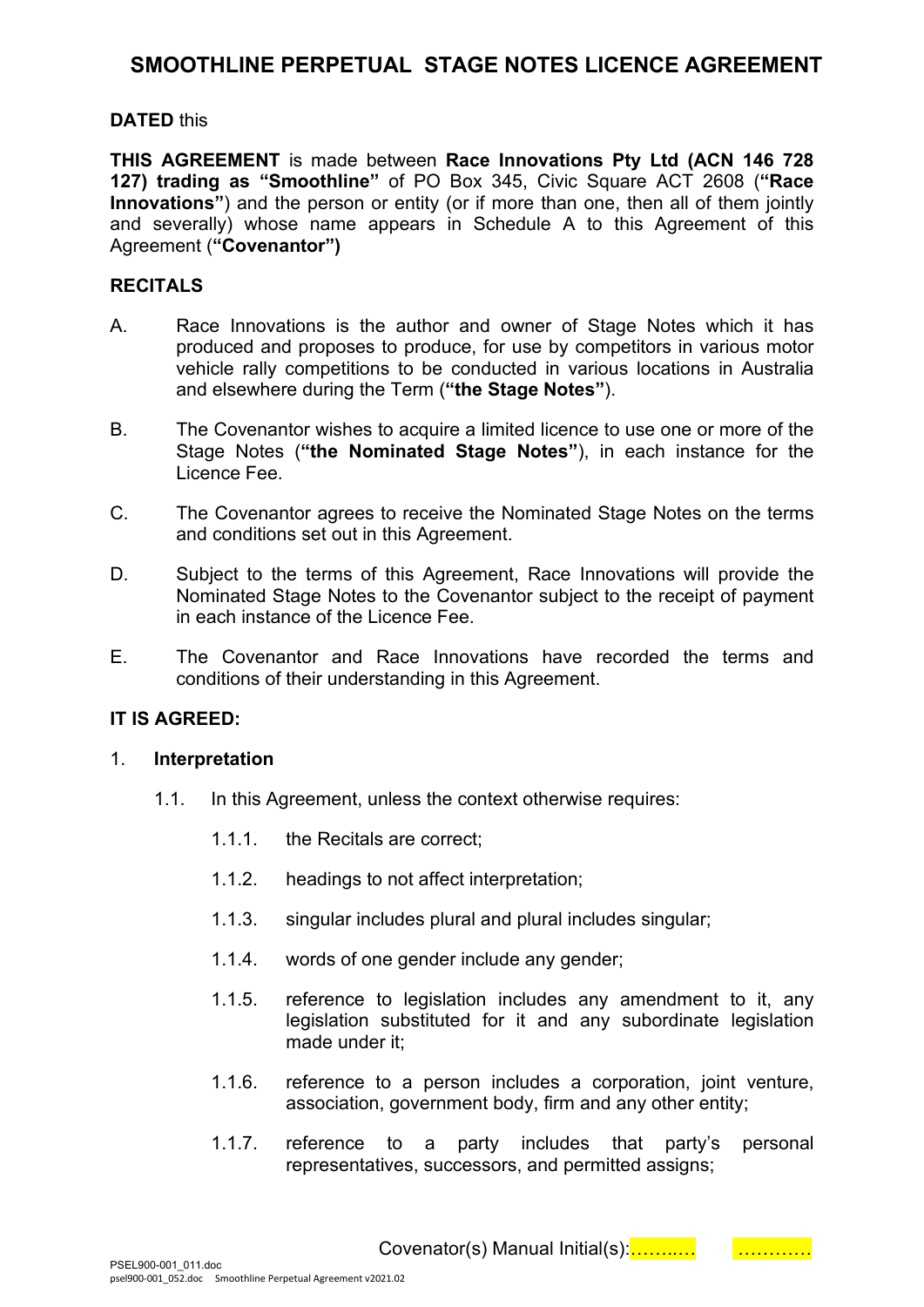- 1.1.8. reference to a thing (including a right) includes a part of that thing;
- 1.1.9. reference to two or more people means each of them individually and all of them jointly;
- 1.1.10. if a party comprises two or more people;

- a promise by that party binds each of them individually and all of them jointly;

- a right given by that party is given to each of them individually;

- a representation, warranty or undertaking by that party is made by each of them individually

- 1.1.11. a provision must not be construed against a party only because that party prepared it;
- 1.1.12. a provision must be read down to the extent necessary to be valid. If it cannot be read down to that extent, it must be severed;
- 1.1.13. if a thing to be done on a day which is not a Business Day must be done on the Business Day before that day;
- 1.1.14. another grammatical form of a defined expression has a corresponding meaning.
- 1.2 In this Agreement, unless the context otherwise requires, the following words and expressions shall have the following meanings:

**"AASA"** means Australian Auto Sport Alliance Pty Ltd;

"**Agreement**" means this Agreement as amended from time to time:

**"Assumptions"** means the assumptions which have been used in preparing the Stage Notes being:

- 1.2.1 that the driver and co-driver/navigator to whom the Covenantor will make the Nominated Stage Notes available for use in connection with the Event (**"the Driver and Co-Driver"**) are experienced in the sport of tarmac rallying or gravel rallying as the case may be and are familiar with the intent, purpose and appropriate use of Stage Notes;
- 1.2.2 that the Driver and Co-driver only intend to use the Nominated Stage Notes as a reference guide and aid when conducting their own reconnaissance for the Event and in preparing their own pace notes for the Event;
- 1.2.3 that if the Driver and Co-driver are unable to participate in reconnaissance for the Event and propose therefore to use the Nominated Stage Notes during the Event as if they were their own prepared notes, they will compete at a significantly reduced speed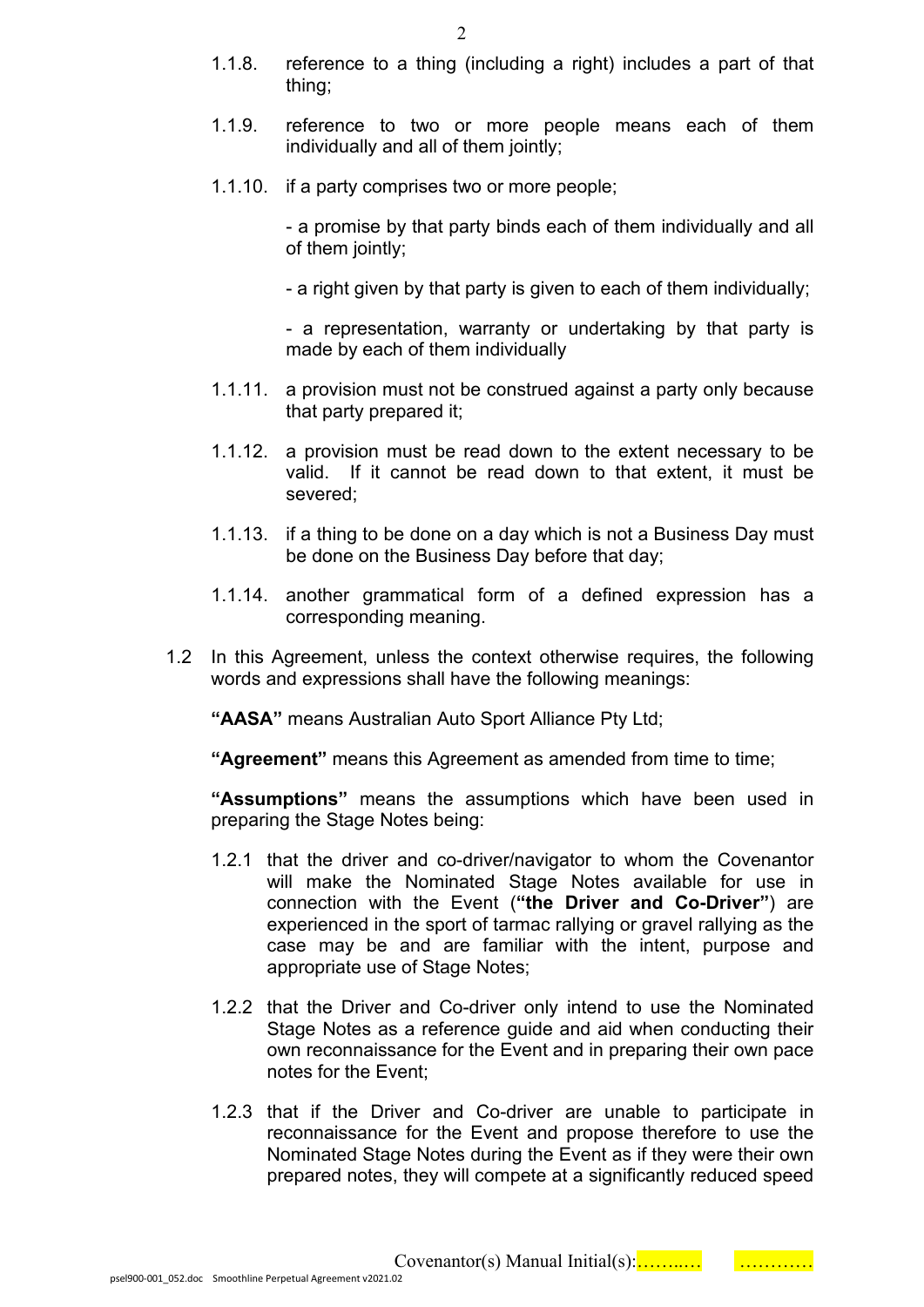than they would were they to have undertaken reconnaissance for the event;

- 1.2.4 that the weather conditions which will prevail during the Event are fine and dry;
- 1.2.5 that the course route will not alter between the date of this Agreement and the running of the Event;
- 1.2.6 that there are no unusual circumstances which may affect visibility or driving conditions including, but not limited to, any unforseen obstacles on the road;
- 1.2.7 that visibility on the road/ground during the Event will be good and clear;that the condition of the road surface will not materially alter between the date of this Agreement and the running of the Event;

**"Australian Targa Championship"** means the Australian Targa Championship promoted and conducted from time to time by Targa Australia Pty Ltd;

**"Australian Targa Championship Portal"** means the Australian Targa Championship web portal for competitors in events conducted as part of that Championship and accessible via the domain www.targa.com.au**;**

**"CAMS"** means Confederation of Australian Motorsport Limited;

 **"Co-driver"** means the co-driver or navigator of the competition vehicle to be used in the Event;

**"Competitive Stage"** means any Competitive Stage or Special Stage or Super Special Stage in the Event as defined in the Event's Supplementary Regulations and/or as outlined in the Roadbook for the Event provided by the Event organisers;

**"Driver"** means the driver of the competition vehicle to be used in the Event;

**"Entrant"** means the applicant for entry in the Event;

**"Event Course"** means the route of each Stage proposed by the Event Organiser of the Event for the Event by reference to which the Nominated Stage Notes were prepared by Race Innovations;

**"Event"** means each event scheduled to be conducted during the Term and nominated by the Covenantor to Race Innovations during the Term as an event in respect of which the Covenantor seeks the supply of the Nominated Stage Notes from Race Innovations and in respect of which Race Innovations has produced Stage Notes which it is willing to make available to competitors or prospective competitors therein and **"Events"** has a corresponding meaning;

**"Licence Fee"** means the sum specified by Race Innovations as the fee payable by the Covenantor in return for a licence to use Nominated Stage Notes in connection with an Event;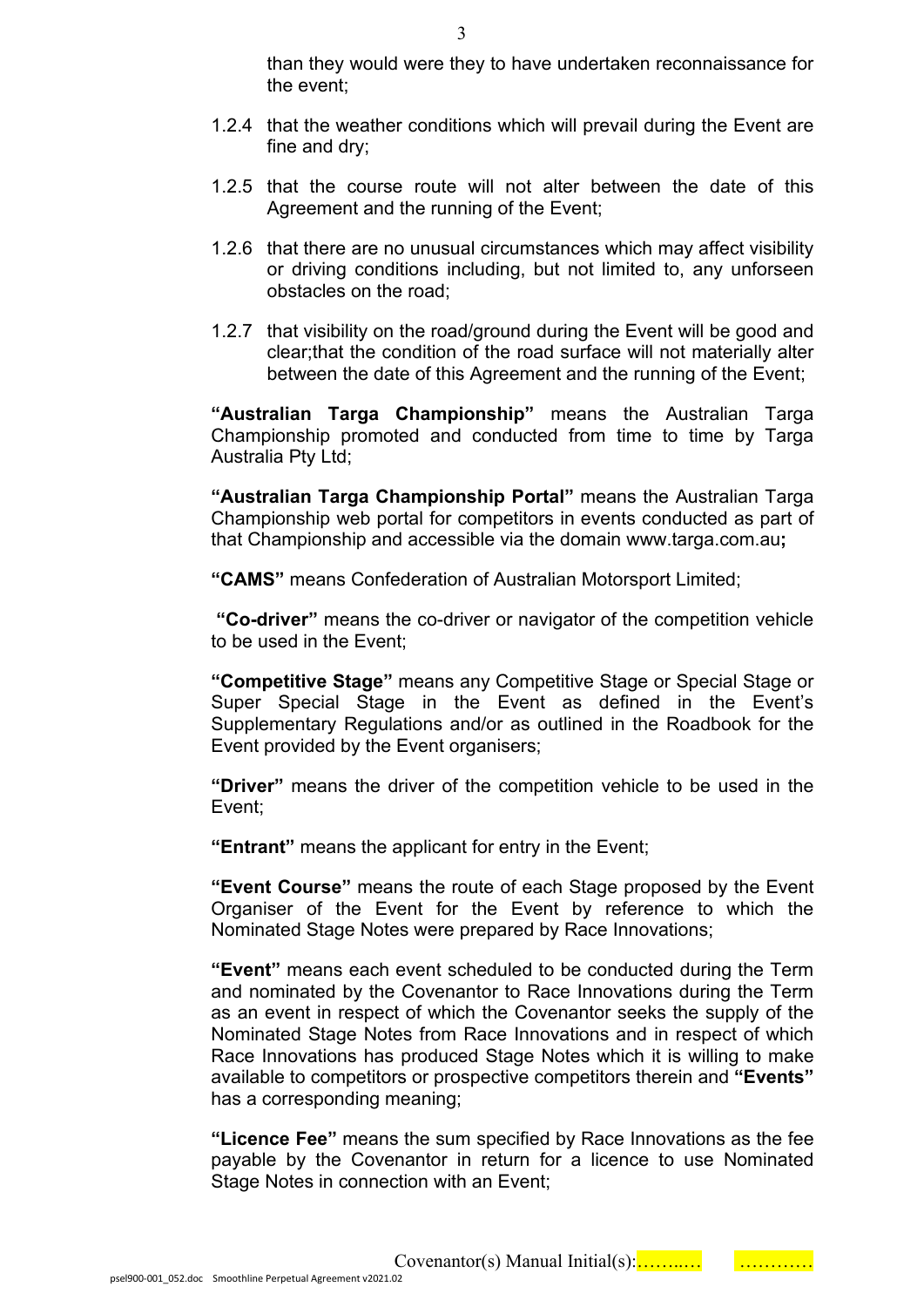**"Nominated Stage Notes"** means the Stage Notes produced by Race Innovations in respect of an Event and which are the subject of a Nomination by the Covenantor;

**"Nomination"** means a documented nomination and request by the Covenantor for the supply by Race Innovations to the Covenantor of Stage Notes for a specified Event or Events in the terms of Schedule B to this Agreement;

**"Payment of Licence Fee"** means the tender by or on behalf of the Covenantor of the Licence Fee applicable to each set of Nominated Stage Notes to Race Innovations in the manner referred to in Schedule A to this Agreement or via the Australian Targa Championship Portal:

**"Race Innovations"** means Race Innovations Pty Ltd and includes its directors, shareholders, employees, agents and assigns;

**"Stage"** means each and every special or competition stage or section of the Event as defined in the Event Supplementary Regulations and roadbooks and **"Stages"** has a corresponding meaning;

**"Stage Notes"** means the rally pace notes or stage notes produced by Race Innovations in respect of selected Events during the Term;

**"Term"** means the period commencing on the date of execution of this Agreement by the Covenantor and ending on the publication by the Event Organiser of provisional results for the last Event the subject of a Nomination to which this Agreement applies.

#### 2. **Replacement of Earlier Agreement**

2.1 If Race Innovations and the Covenantor (and if more than one, any of them) are parties to a Annual Stage Notes Licence Agreement the term of which had not expired prior to the execution by the Covenantor of this Agreement then by their execution of this Agreement the Covenantor and Race Innovations agree that such unexpired Annual Stage Notes Licence Agreement is terminated with immediate effect;

2.2 Nothing in this clause effects the operation of any clause in any prior Annual Stage Notes Agreement which provides for the survival of clauses following termination.

#### 3. **Licence to Use and Supply of Stage Notes**

3.1. Subject to the receipt by Race Innovations of a fully completed and Executed copy of this Agreement, upon receipt of a Nomination from the Covenantor and payment of the applicable Licence Fee for the Stage Notes the subject of that Nomination, Race Innovations will supply to the Covenantor those Nominated Stage Notes by posting a copy of the same to the postal address provided by the Covenantor in Schedule A to this Agreement unless a different means of supply has been agreed by the parties.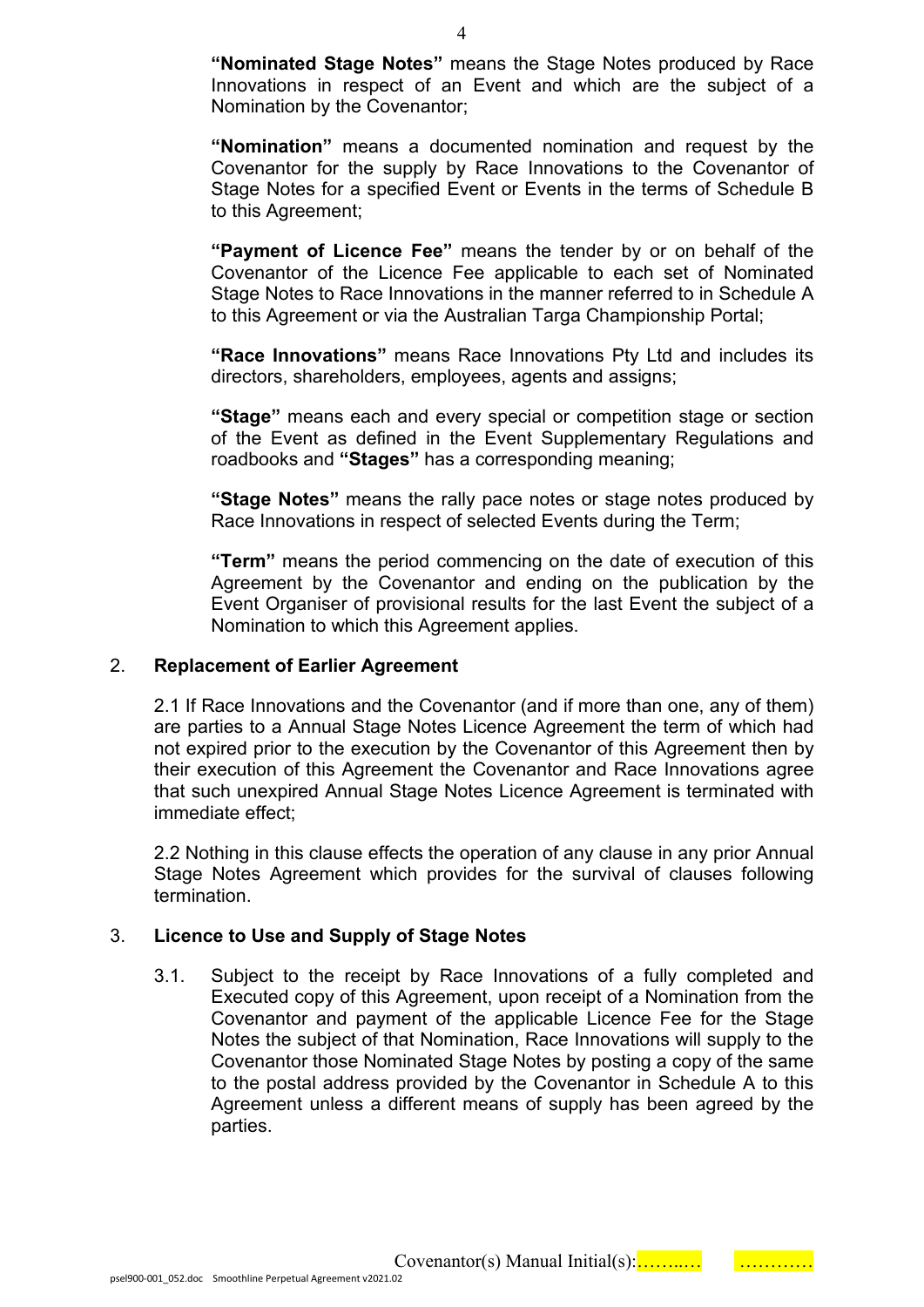#### 4. **Warranties and Covenants by the Covenantor**

- 4.1. In consideration of Race Innovations, as beneficial owner of the Nominated Stage Notes agreeing to supply the Nominated Stage Notes to the Covenantor upon Payment of the Licence Fee, the Covenantor (or if more than one, each of them):
	- 4.1.1. warrants and represents to Race Innovations that both the Driver and the Co-driver each hold a current competition licence issued by CAMS or AASA (as the case may be) pursuant to the National Competition Rules for the time being of CAMS or AASA as they apply to the Event;
	- 4.1.2. covenants and agrees with Race Innovations that:
		- a) before the first day of the Event the Driver and the Codriver shall navigate each and every Stage in the Event from start to finish for the purposes of interpreting the Stage Notes in relation to the Driver's own skill and experience together with the characteristics of the competition vehicle intended to be used in the Event and make such changes or adaptations to the Nominated Stage Notes as they deem appropriate in their own discretion;
		- b) should the Driver and Co-driver elect not to check the Nominated Stage Notes for each and every Stage or any single Competitive Stage then any attempt to use the Nominated Stage Notes in the competitive stages not checked would be reckless and dangerous behaviour on their respective parts;
		- c) the Nominated Stage Notes do not represent an indication of the speed at which any part of the Event Course may safely be traversed, being a matter for the sole judgment of the Driver;
		- d) there shall be no liability incurred by or attaching to Race Innovations as a consequence of the use, distribution, licensing or any other matter concerning the Nominated Stage Notes;
		- e) the Covenantor will make no claim against Race Innovations or its directors, shareholders, employees, agents or assigns, including without limitation CMG, of any kind in respect of the Nominated Stage Notes;
		- f) ownership of the intellectual property contained in the Nominated Stage Notes vests exclusively in Race Innovations;
		- g) copyright in the Nominated Stage Notes vests in Race Innovations and, accordingly, the Covenantor will not copy or reproduce or otherwise publish, or permit to be copied, reproduced or published by any person, the Nominated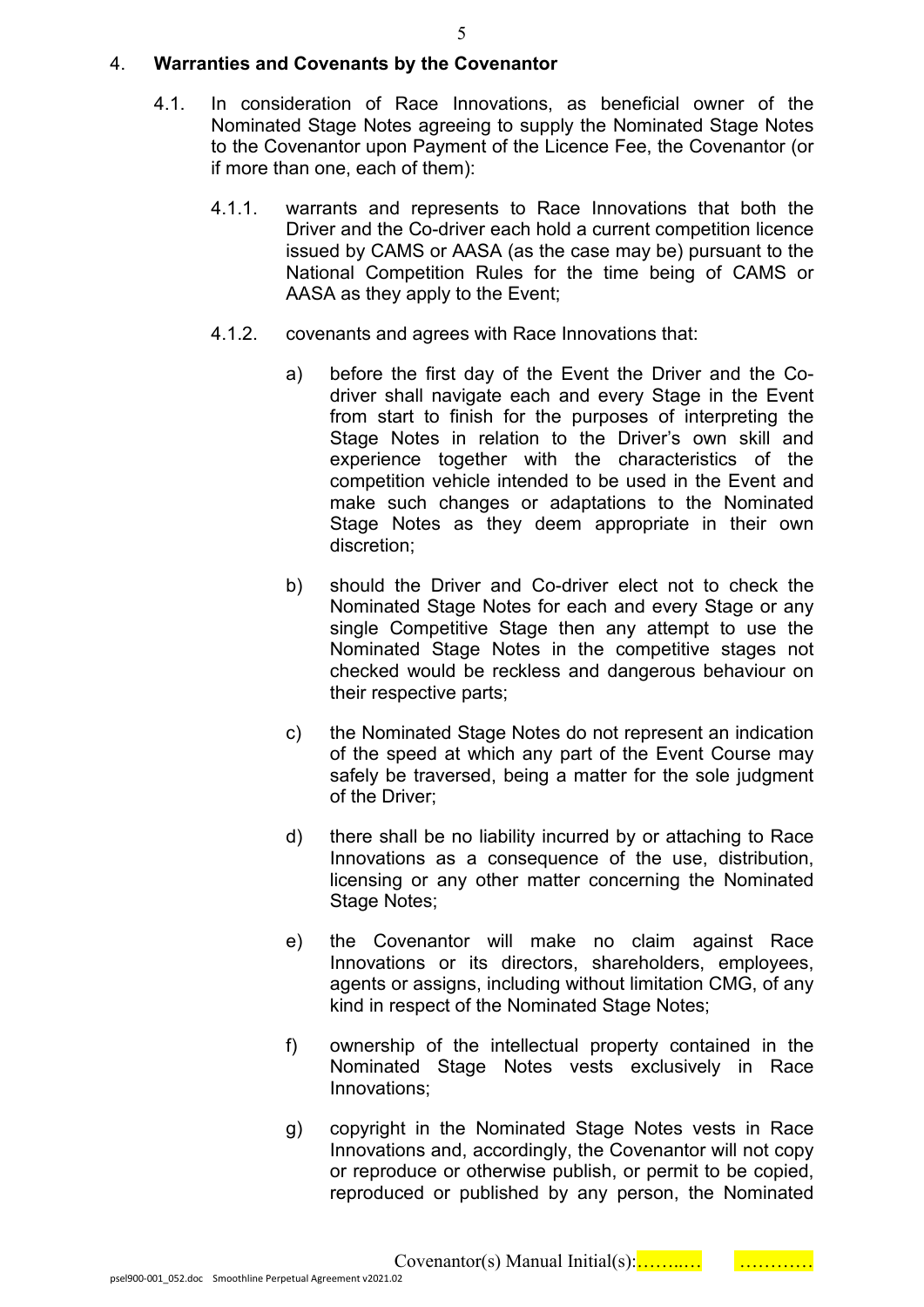Stage Notes or their content to anyone other than the Driver and Co-driver including, but not limited to, publication by the public broadcast of any in-car footage which involves the audible publication of the content of the Nominated Stage Notes or any part of them;

- h) the Nominated Stage Notes will only be made available by the Covenantor to the Driver and Co-driver;
- i) the Covenantor will not provide the Nominated Stage Notes or any copy thereof to anyone other than the Driver and Co-driver (assuming one or both of them are not parties to this Agreement) and then only if the Covenantor has first provided a copy of this Agreement to each of them, is satisfied that they have read and understood this Agreement and that they acknowledge that the warranties, covenants and agreements entered into by the Covenantor herein are made by each of them to the Covenantor for the benefit of Race Innovations;
- j) if requested by Race Innovations, the Covenantor will, following the publication of provisional results for each Event for which the Nominated Stage Notes have been supplied, deliver up to Race Innovations each copy of the said Nominated Stage Notes;
- k) the Covenantor will not permit the Nominated Stage Notes or any copy thereof to be used other than in connection with the Event concerned and further acknowledges that this prohibition applies to any subsequent event which uses some or all of any Stages unless the Covenantor has first paid to Race Innovations an applicable re-use fee;
- l) in the event that the Covenantor becomes aware of any error or flaw in the Nominated Stage Notes, to immediately bring the same to the attention of Race Innovations;
- m) Race Innovations shall have no obligation to refund the Licence Fee paid by the Covenantor should the Entrant elect not to enter the Event, the Entrant withdraw his entry for the Event, the Event be cancelled or the Stages be reconfigured or abandoned by the Event Organiser prior to the Event;
- n) Race Innovations has no obligation to supply amended Stage Notes for the Event should the Event Course be altered in any way by the Event Organiser from that by reference to which the Nominated Stage Notes were prepared by Race Innovations;
- o) Race Innovations may in its absolute discretion publish the names of the Driver and Co-driver, the fact of the supply of the Nominated Stage Notes to them and images of the Driver, Co-driver or of the competition vehicle used by them in promoting or advertising its products and services;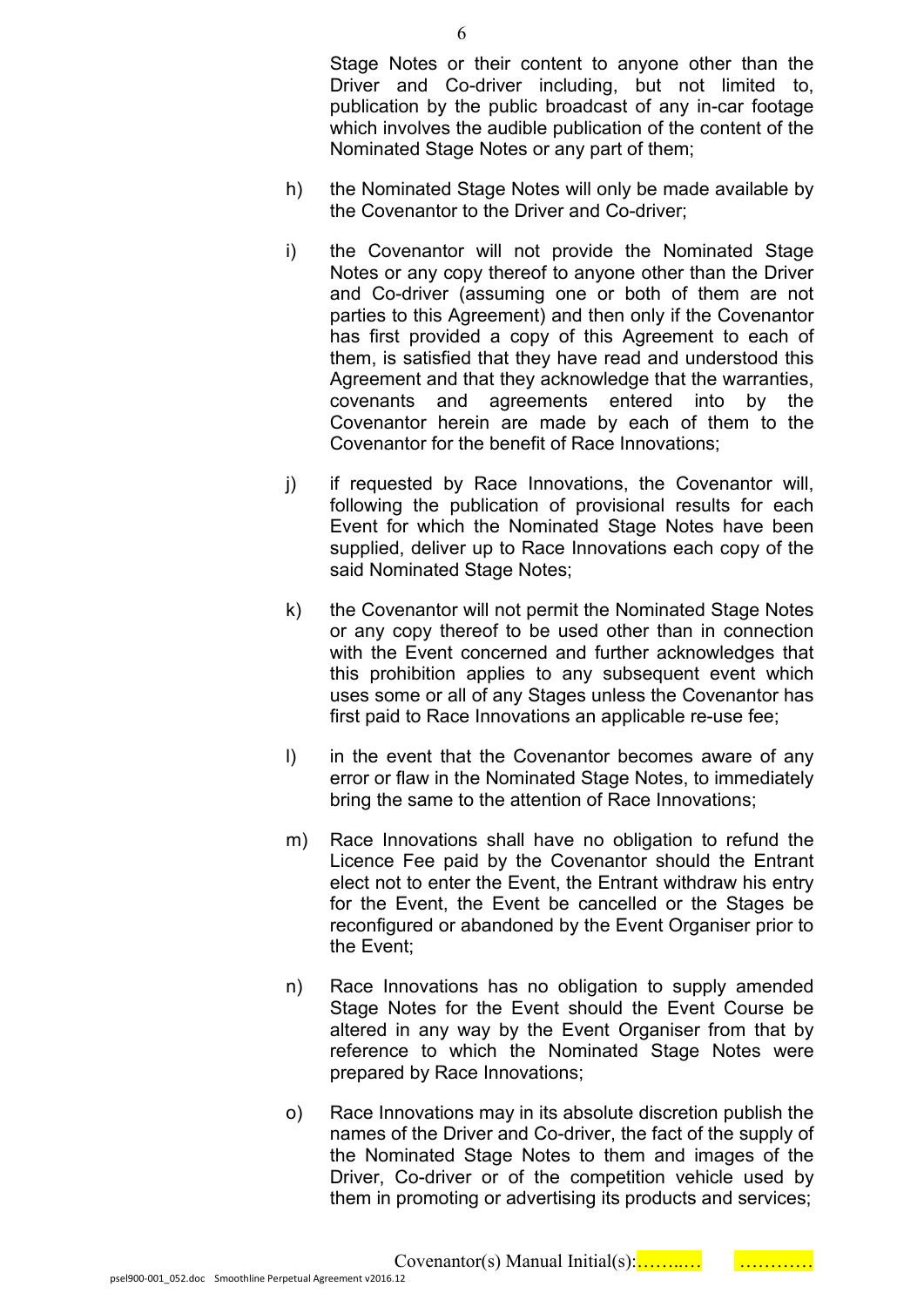#### 5. **Acknowledgment of Assumptions**

- 5.1. The Covenantor acknowledges that the Nominated Stage Notes have been prepared in accordance with the Assumptions and agrees with Race Innovations that any attempt by the Driver or Co-driver to use the Nominated Stage Notes in the Event without first checking their accuracy and their suitability to:
	- 5.1.1. the skills of the Driver and Co-driver;
	- 5.1.2. the capacity and handling of the competition vehicle in which the Nominated Stage Notes are intended to be used; and
	- 5.1.3. the prevailing weather and road or ground conditions,

would be reckless and dangerous behaviour on their respective parts.

#### 6. **Disclaimer of Liability**

- 6.1. No person including, without limitation, the Covenantor, the Driver, the Co-driver and Entrant should rely on the contents of the Nominated Stage Notes without first independently checking the Nominated Stage Notes by driving each of the Stages in a non-competitive environment.
- 6.2. The Nominated Stage Notes are supplied by Race Innovations to the Covenantor on the understanding that by his execution of this Agreement the Covenantor for and on behalf of himself, the Entrant, the Driver and the Co-driver acknowledges that:
	- 6.2.1. Race Innovations is not responsible for the results of any actions or omissions taken on the basis of information in the Nominated Stage Notes nor for any error in or omission from the Nominated Stage Notes;
	- 6.2.2. Race Innovations expressly disclaims all and any liability and responsibility to any person, including the Covenantor, the Entrant, the Driver and the Co-driver and each of their heirs, successors, dependents or assigns, in respect of anything, and of the consequences of anything, done or omitted to be done by such person in reliance, whether wholly or partially, on the whole or any part of the Nominated Stage Notes;
	- 6.2.3. no representation or warranty, express or implied, is made by Race Innovations as to the accuracy, completeness or thoroughness of the content of the Nominated Stage Notes;
	- 6.2.4. the Nominated Stage Notes are for the confidential use only of the Covenantor and the Driver and Co-driver upon the terms and conditions set out in this Agreement and are not to be reproduced by the Covenantor or any other person for any other purpose.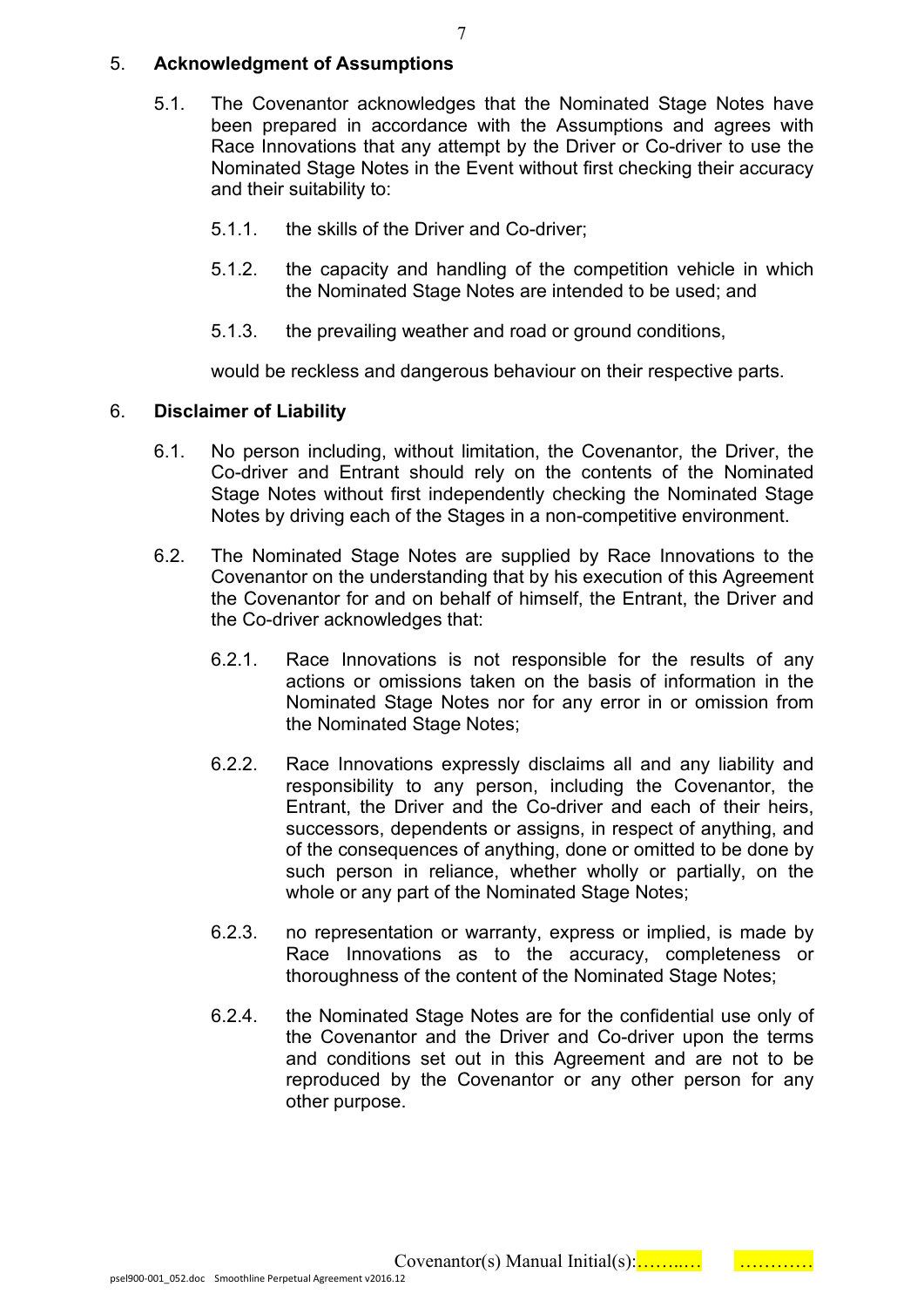#### 7. **Indemnity**

- 7.1. The Covenantor forever and completely indemnifies Race Innovations, its directors, shareholders, employees, agents or assigns, including without limitation CMG, in respect of any claim made by any person, including but not limited to:
	- 7.1.1. the Entrant;
	- 7.1.2. the Driver;
	- 7.1.3. the Co-driver;
	- 7.1.4. any person claiming through the Entrant, the Driver or the Co-Driver;
	- 7.1.5. any other entrant, competitor, service crews or officials in the Event;
	- 7.1.6. any owner of property claimed to have been damaged in the Event; or
	- 7.1.7. any person claiming to have been injured in the Event or any person claiming through them; or
	- 7.1.8. any other person claiming to have suffered loss of any kind in any way arising out of the Nominated Stage Notes or the use of the Nominated Stage Notes.

#### 8. **Hold Harmless**

The Covenantor (or if more than one, each of them) for and on behalf of himself, and each of the Entrant, Driver and Co-driver will forever hold Race Innovations, its directors, shareholders, employees, agents or assigns, including without limitation CMG, (collectively **"the Beneficiaries")** harmless from any claim which any of them could make against any of the Beneficiaries in any way arising out of the use of the Nominated Stage Notes.

#### 9. **Confidentiality**

- 9.1. The Covenantor (and if more than one, each of them jointly and severally) agrees that he shall not, either during or after the term, disclose to any person, firm, corporation or organisation (excepting the Driver and Co-driver) any part of the Nominated Stage Notes nor shall the Covenantor reproduce the Nominated Stage Notes except for the purposes of use by the Driver and Co-driver in accordance with the terms of this Agreement.
- 9.2. The Covenantor accepts personal liability to compensate Race Innovations in the event that Race Innovations suffers loss, damage or liability in consequence of a breach of this clause by the Covenantor or the confidentiality of the Nominated Stage Notes not being respected by any person to whom the Covenantor makes the Nominated Stage Notes available.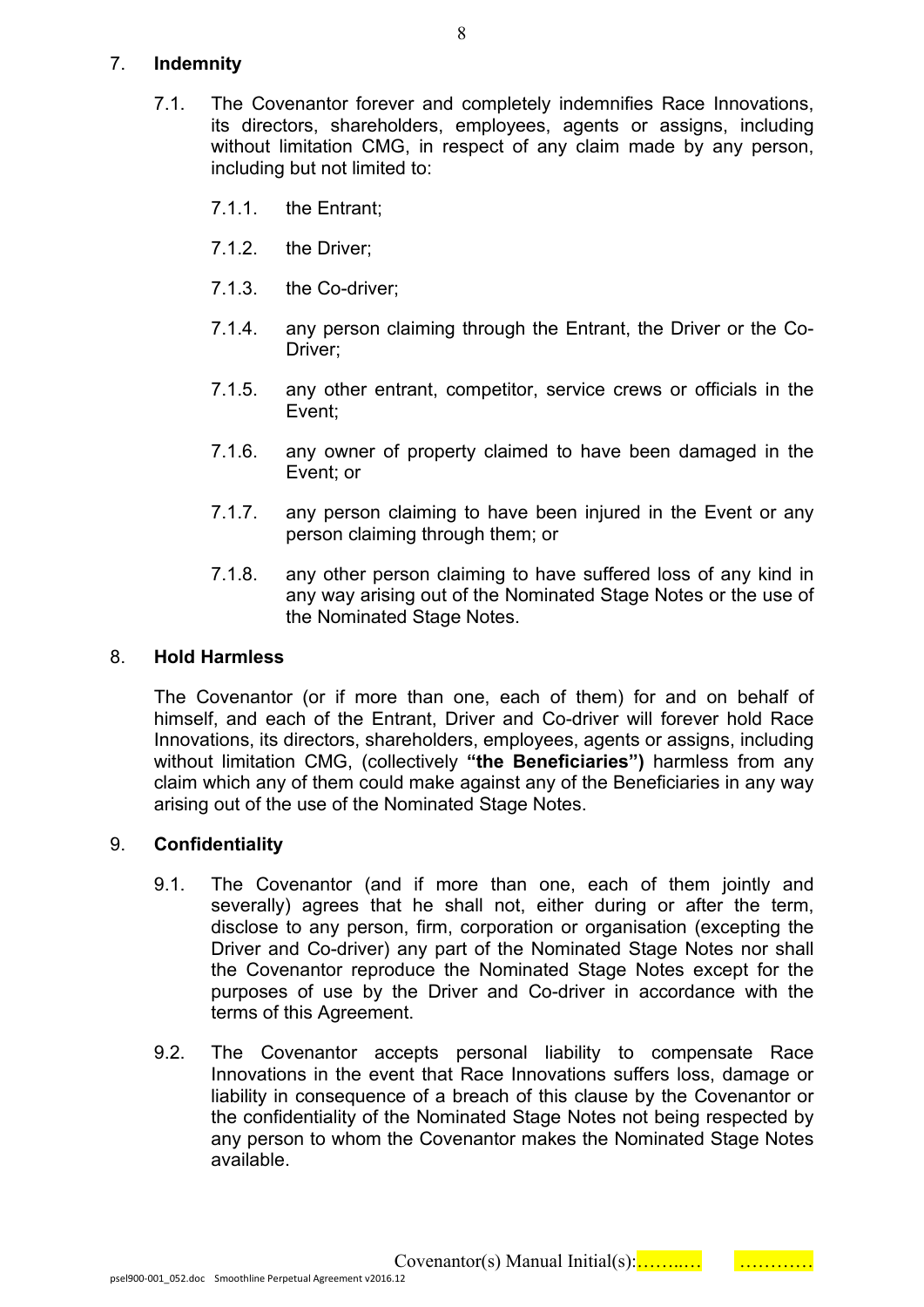9.3. The restrictions contained in this clause 8 shall continue to apply after the termination of this Agreement indefinitely and shall only cease to apply to information which enters the public domain.

#### 10. **Copyright and Intellectual Property**

10.1. Usage of the Nominated Stage Notes is restricted to the Event for the purposes of reconnaissance prior to commencement of the Event and for the purposes of traversing the course during the Event. Permission to use the Nominated Stage Notes expires on the publication by the Event Organiser of the Event of provisional results for the Event. The right to reuse the Nominated Stage Notes at any time thereafter can only be undertaken with the express written consent of Race Innovations and on payment of a re-use fee as determined by Race Innovations.

#### 11. **Conditions of Licence**

- 11.1. The Nominated Stage Notes are the intellectual property of Race Innovations and are protected under the *Copyright Act 1968* (Cth). The Nominated Stage Notes are licensed to be used by the Covenantor, the Driver and the Co-driver subject to the condition that they shall not, by way of trade or otherwise, be lent, resold, hired out or otherwise circulated or published without the express written consent of Race Innovations who is the copyright and intellectual property holder. No material therein may be reproduced in part or in whole without the written consent of Race Innovations.
- 11.2. All persons, corporations or entities found in breach of the copyright and intellectual property conditions of this Agreement or clauses 9 or 10 herein agree to pay on demand to Race Innovations the sum of \$2,000.00 by way of compensation for each breach of such conditions.

#### 12. **Termination**

- 12.1. The Covenantor may at any time during the Term terminate this Agreement by written notice to Race Innovations. However, that termination will not have effect until the publication by the Event Organiser of the final results for the last Event in respect of which the Covenantor has made a Nomination and in respect of which Race Innovations has supplied Stage Notes to the Covenantor.
- 12.2. The termination of this Agreement by the Covenantor will not entitle the Covenantor to a refund of any Licence Fee paid to Race Innovations, other than a Licence Fee paid by the Covenantor in respect of Nominated Stage Notes which as at the date of notice of termination have not been supplied by Race Innovations.
- 12.3. Race Innovations may in its discretion terminate this Agreement at any time during the Term for any reason whatsoever by giving written notice to the Covenantor and such termination shall have immediate effect.
- 12.4. In the event that Race Innovations terminates this Agreement and the Covenantor is not in breach of this Agreement or has not previously committed a breach of this Agreement, then the Covenantor shall be entitled to a refund of any Licence Fee paid to Race Innovations for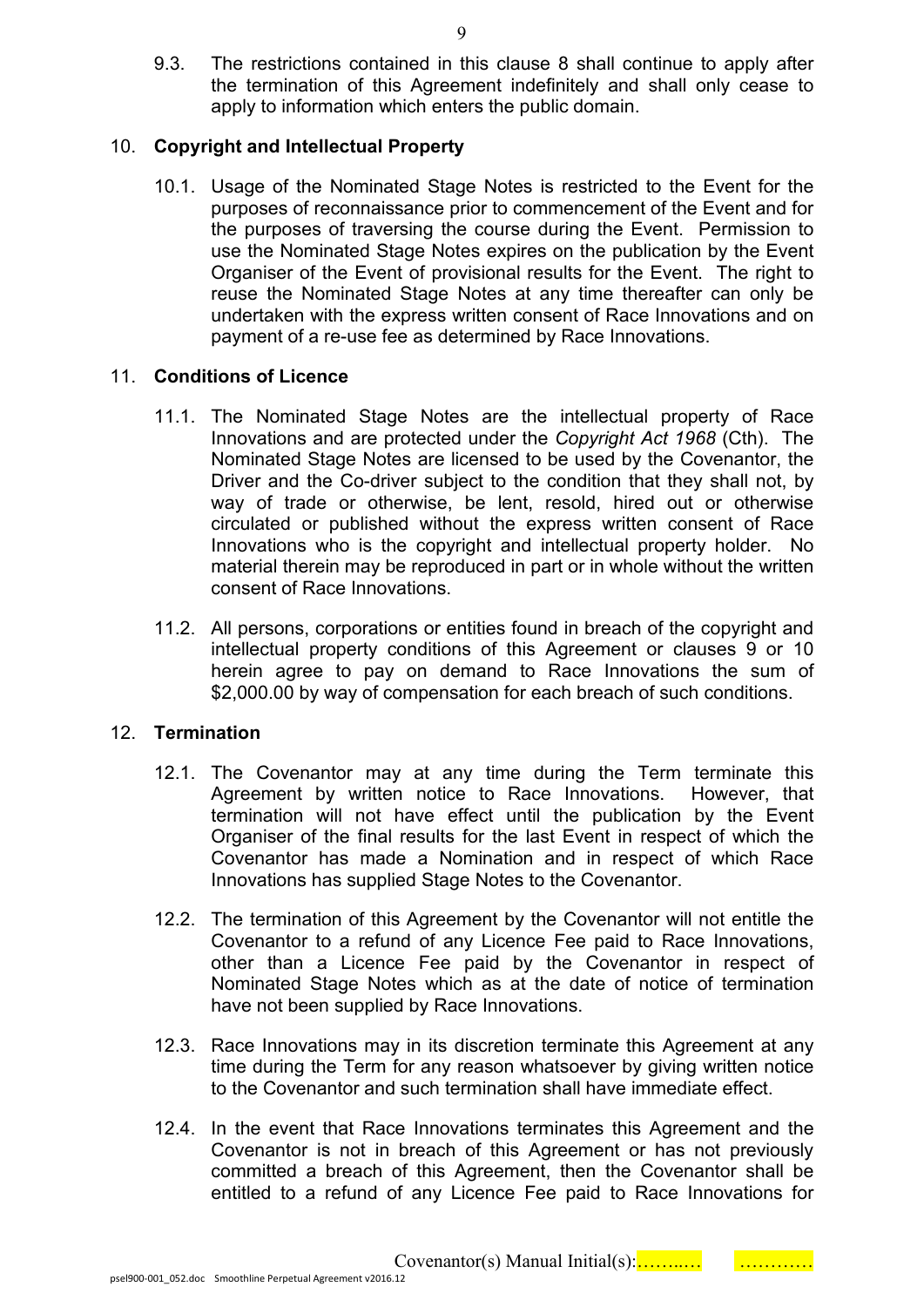Nominated Stage Notes not supplied by Race Innovations to the Covenantor as at the date of termination, but not otherwise.

#### 13. **Important Note**

13.1. Motorsport is dangerous. Every care has been taken in the preparation and presentation of the Stage Notes which, by their nature, reflect a subjective assessment by the authors of distance, potential hazards and steering input required, the latter being peculiar to the vehicle used in the preparation of the Stage Notes, the authors' placement of the vehicle on the road and the authors' assessment of the racing line. Ultimate responsibility for the safety of the Driver and Co-driver while competing in the Event remains with the Driver and Co-driver. Race Innovations, its directors, shareholders, employees, agents and assigns accept no responsibility whatsoever for the safety of the Driver and the Co-driver while participating in the Event.

#### 14. **Survival of Clauses**

14.1. Each of Clauses 4, , 6, 7, 8, 9, 10,11 and 13 of this Agreement survive the expiry of the Term or Termination of this Agreement.

#### 15. **Force Majeure**

- 15.1. A party is not liable for a breach of this Agreement to the extent the breach is caused by circumstances outside the party's direct control and for the periods that those circumstances continue, if that party:
	- 15.1.1. immediately notifies the other party; and
	- 15.1.2. tries to remedy the clause quickly.

#### 16. **Entire Agreement**

- 16.1. This document records the entire agreement between the parties about its subject matter.
- 16.2. The parties exclude all terms implied by law, where possible.
- 16.3. No party have given any warranty or made any representation to the other party about the subject matter of this Agreement, other than those warranties and representations appearing in this document.

#### 17. **No Waiver**

- 17.1. A party may only waiver breach of this Agreement in writing signed by that party or its authorised representative.
- 17.2. A waiver is limited to the instance referred to in the writing (or if no instance is referred to in the writing, to past breaches).

#### 18. **Amendment**

This Agreement may only be amended in writing signed by the parties.

10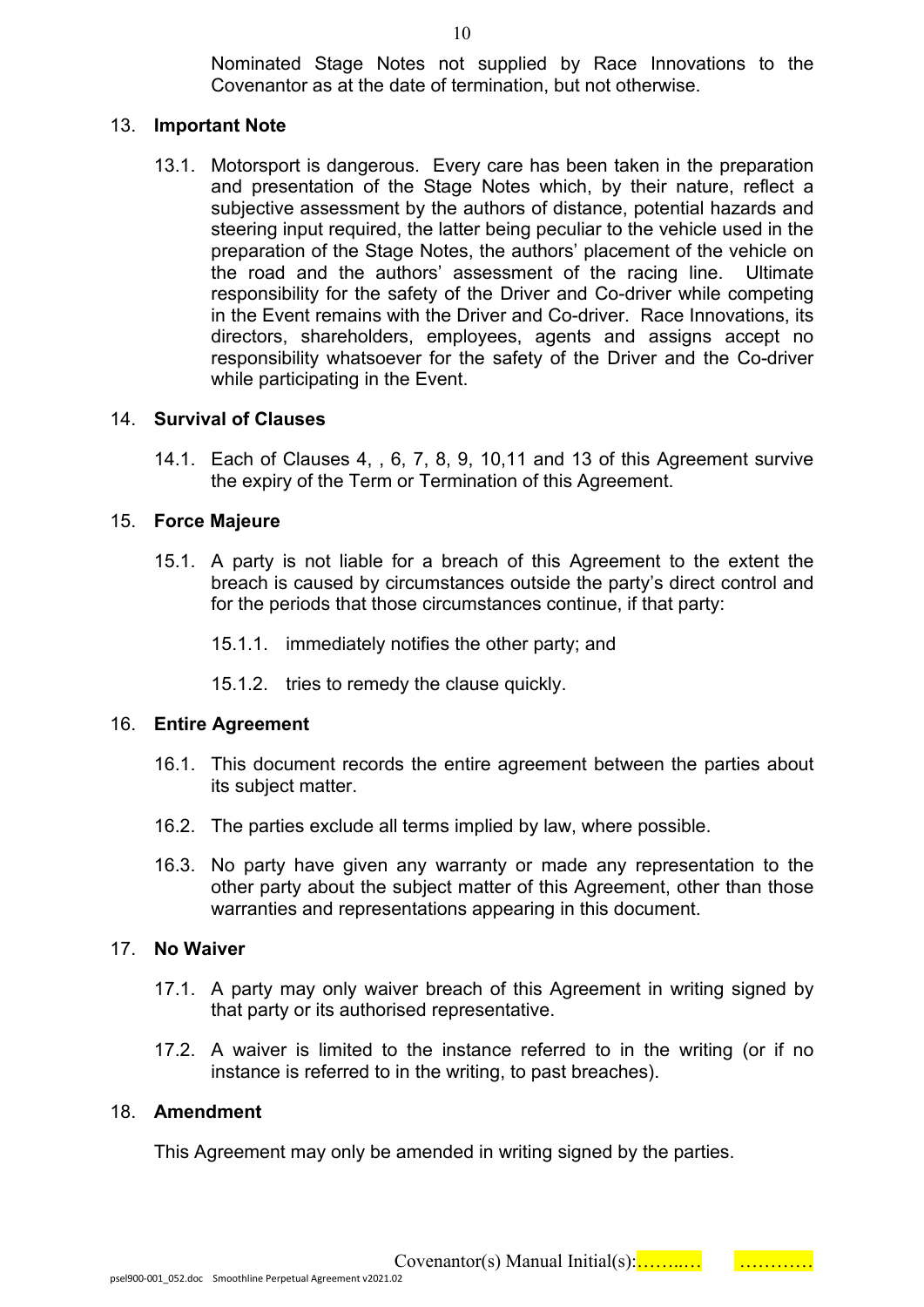#### 19. **Counterparts**

- 19.1. This Agreement may be executed in any number of counterparts. A counterpart may be a facsimile transmission or in PDF electronic format.
- 19.2. Together all counterparts make up one document.
- 19.3. If this Agreement is executed in counterparts, it takes effect when each party has received the counterpart executed by each other party, or be deemed to have received it if a notice.

#### 20. **Governing Law**

- 20.1. This Agreement is governed by the laws of South Australia.
- 20.2. The parties irrevocably submit to the exclusive jurisdiction of the Courts of South Australia and the South Australian division of the Federal Court of Australia and the Courts of Appeal from them.
- 20.3. No party may object to the jurisdiction of any of those Courts on the grounds that it is an inconvenient forum or that it does not have jurisdiction.

#### 21. **Severance**

19.1 Any term of this Agreement which is repugnant to the general interpretation of this Agreement or which is invalid, unlawful, void or unenforceable shall be capable of severance without effecting any of the other terms of this Agreement.

**EXECUTED** by **RACE INNOVATIONS** (ACN 146 728 127) in accordance with Section 127 of the *Corporations Act 2001*

…………………………………………….

**Director** 

…………………………………………………………… Director / Company Secretary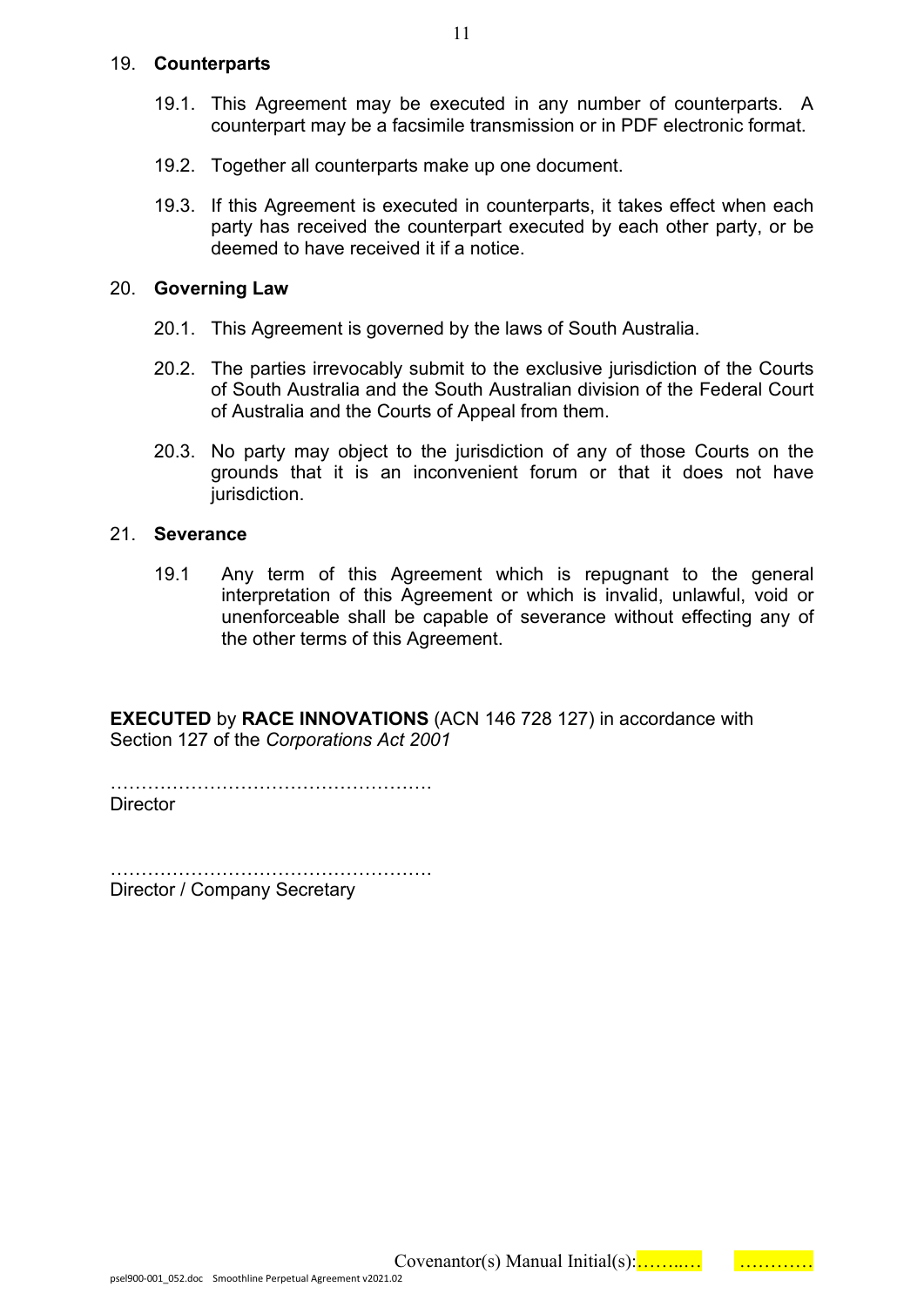**EXECUTED by the COVENANTOR(S)**

Covenantor 1 (Manual Signature) Covenantor 2 (Manual Signature) Covenantor 1 (Name) Covenantor 2 (Name) Witness (Manual Signature) Witness (Manual Signature) Witness (Name) Witness (Name) Date of Execution by Covenantor 1 Date of Execution by Covenantor 2

12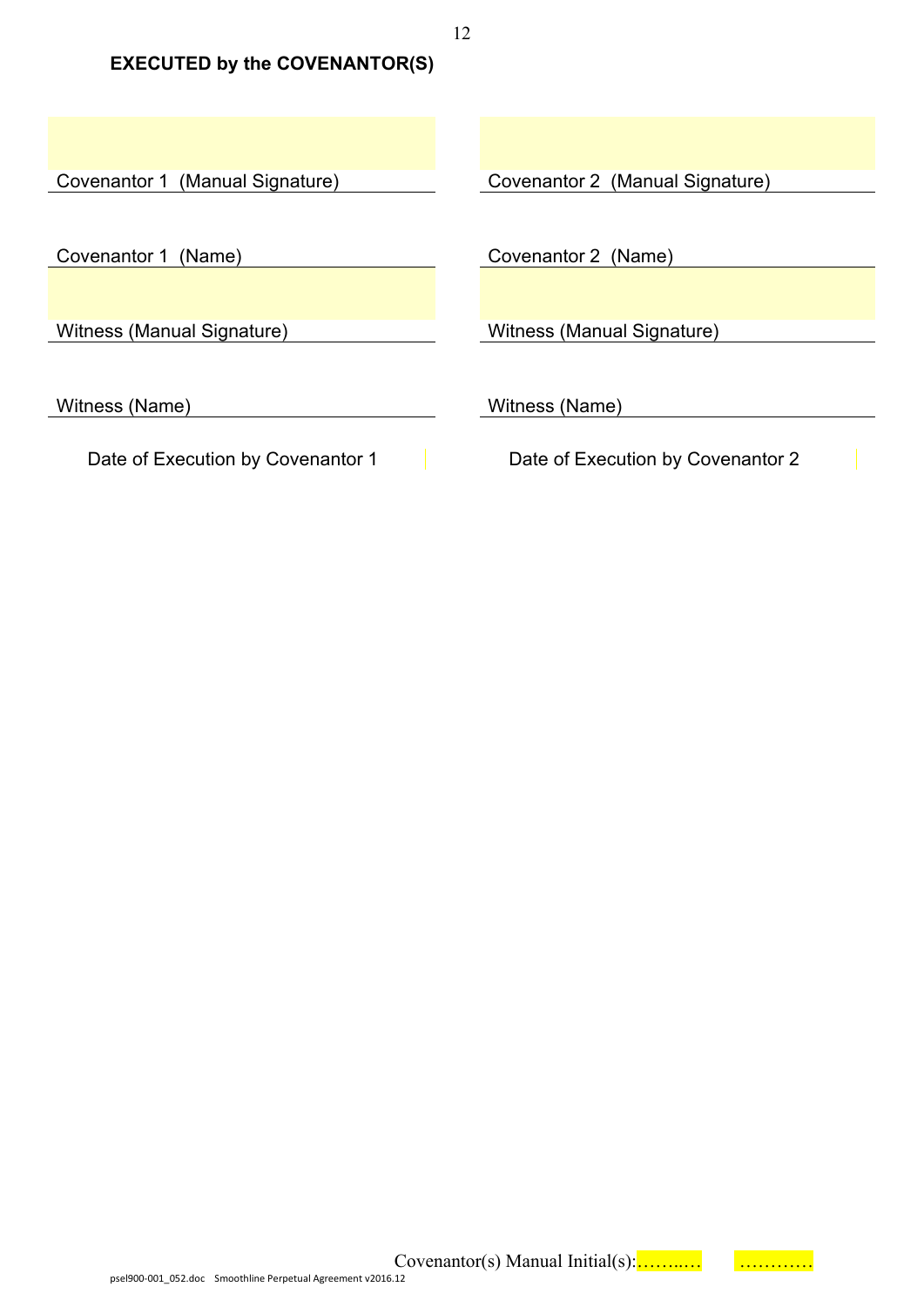**1. Details of Covenantor(s):**

|                                      | <b>Covenantor 1</b> |       | <b>Covenantor 2</b><br>(If Applicable) |       |
|--------------------------------------|---------------------|-------|----------------------------------------|-------|
| <b>First Name</b>                    |                     |       |                                        |       |
| <b>Surname</b>                       |                     |       |                                        |       |
| <b>DOB</b>                           |                     |       |                                        |       |
| <b>Phone</b><br>(Home)               |                     |       |                                        |       |
| <b>Phone</b><br>(Mobile)             |                     |       |                                        |       |
| <b>Email</b><br><b>Address</b>       |                     |       |                                        |       |
|                                      | Street:             |       | Street:                                |       |
| <b>Residential</b><br><b>Address</b> | Suburb:             |       | Suburb:                                |       |
|                                      | State:              | Post: | State:                                 | Post: |

#### **Instructions:**

**Please print this completed agreement, initial all pages, fully execute page 11 and scan and email to [notes@smoothline.com.au.](mailto:notes@smoothline.com.au)** 

**To place an order for Stage notes for an Event, please also submit a completed Schedule B – Stage Notes Nomination (Event Order Form – available at [www.smoothline.com.au/order-notes\)](http://www.smoothline.com.au/order-notes) and complete payment of Licence Fee through [www.smoothline.com.au/shop.](http://www.smoothline.com.au/shop)**